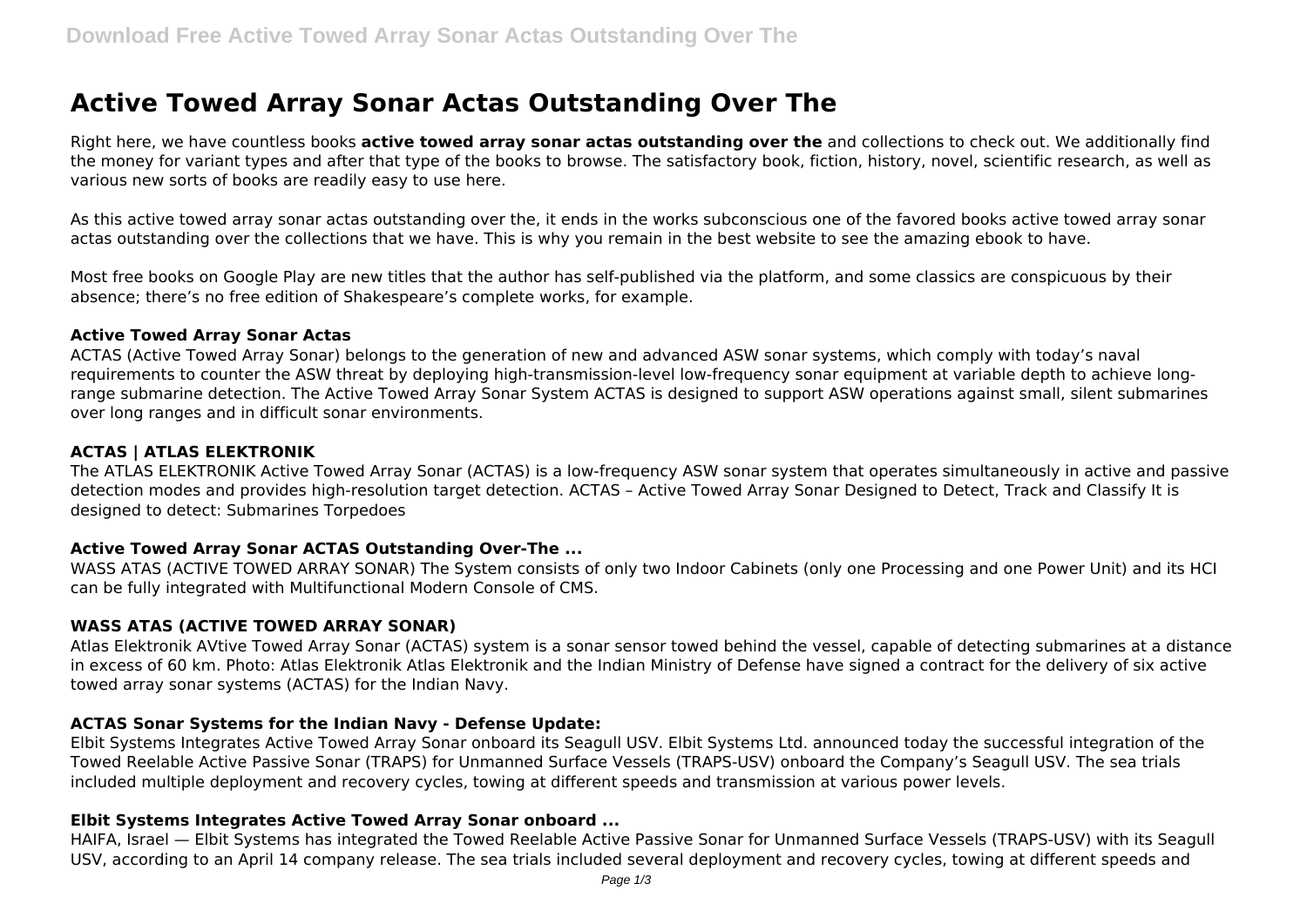transmission at various power levels.

## **Elbit Integrates Active Towed Array Sonar Onboard Seagull ...**

NEW DELHI: India will get six low frequency Active Towed Array Sonar (ACTAS) systems, that will be fitted on the Kamorta-class corvettes, later this year from Germany. The system, which can detect enemy submarines, will give a fillip to India's anti-submarine warfare capabilities. India had late last year signed a contract for the towed array sonar with German firm Atlas Elektronik.

## **Navy to soon get latest Sonar systems for anti-sub warfare ...**

The company's spectrum of sonar systems for surface combatants consists of active and passive sonars ranging from the hull-mounted sonar (ASO) through to the low-frequency active towed array sonar (ACTAS). ATLAS ELEKTRONIK systems meet the requirements of nearly every conceivable mission scenario with diverse roles, resolutions and applications.

## **ATLAS ELEKTRONIK - Naval Technology**

The towed array sonar is effective in the detection and tracking of faint sounds such as the low noise-emitting submarine threats or seismic signals. This passive TAS has superior resolution and has a wider range than with the hull-mounted sensor. This covers the baffles which is the blind spot of hull-mounted sonars.

# **Towed Array Sonar: Uses and Design Challenges | AMETEK ECP**

Surveillance Towed Array Sensor Systems used by surface ships have a sonar array mounted on a cable, which pulls a depth-adjustable remote operated vehicle (ROV). Another weighted cable may trail from the ROV connector, dropping the towed array to a lower depth.

## **Towed array sonar - Wikipedia**

ATAS stands for Active Towed Array Sonar (also Airspace and Traffic Advisory Service and 102 more)

# **ATAS - Active Towed Array Sonar**

To track enemy submarines, ASW corvettes need to have something known as Active Towed Array Sonar or Actas. This is a system of hydrophones towed behind a vessel on a cable that can be kilometers long. This keeps the array's sensors away from the noise sources of the ship towing it, thereby improving its signal-to-noise ratio.

# **Navy gets array sonars but ships yet to get fitted | India ...**

shelf (COTS) components to sonar signal processing. The Active Towed Array Sonar Sytem (ACTAS) is introduced, the COTS components used for setting up the signal process-ing are described, and key experiences with the use of COTS are illustrated. Furthermore, the main software components necessary for system set-up are described. CORBA is used

# **SONAR SIGNAL PROCESSING BASED ON COTS COMPONENTS**

Earlier this week, INS Kiltan-Anti-Submarine Warfare (ASW) stealth corvettes joined the eastern naval command but without any offensive capability like the Active Towed Array Sonar (ACTAS) system,...

## **Indian Navy is commissioning warships by the dozen but are ...**

The towed array sonar ACTAS operates in the low-frequency range from about 2 kHz and permits observation of the sea space at ranges